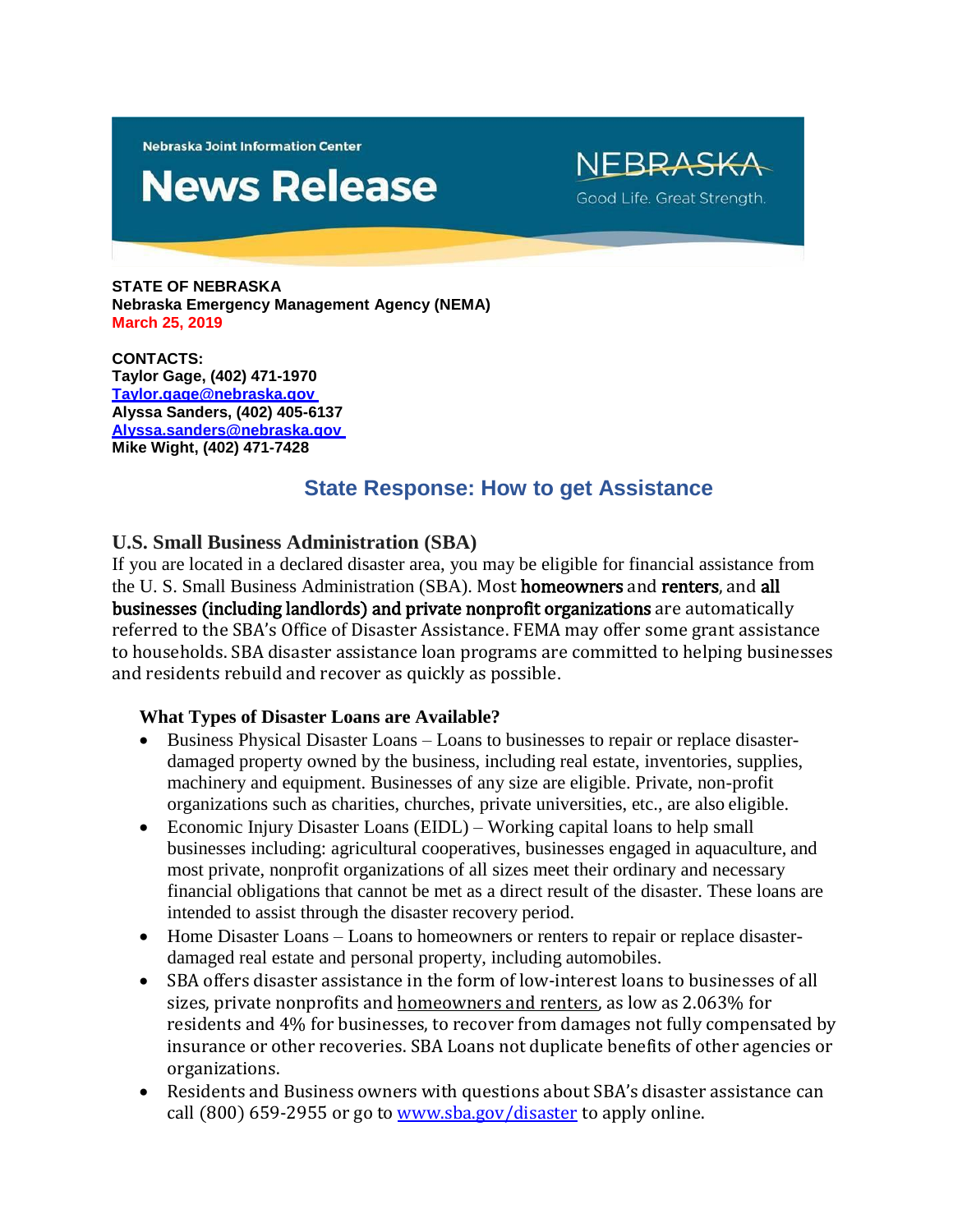## **Schools**

All Nebraska schools are back in session with the exception of North Bend Central Public Schools. North Bend Central has been functioning as a community center for response efforts for the affected area as it was least impacted by the flood waters. School officials hope to resume classes Wednesday.

## **Agriculture (NDA)**

- Losses include (as of  $3/25/19$ ):
	- o \$400 Million Livestock loss Includes: death, loss, veterinary care, loss of performance, additional transportation costs as well as additional labor costs
	- o \$440 Million Crop loss Includes: removal of sand/debris, inability to plant this year, loss of inventory *Numbers do not reflect loss of infrastructure.*
- Farmers and ranchers in need of assistance by the Nebraska National Guard should contact their local emergency manager. A list of emergency managers can be found at: <https://nema.nebraska.gov/overview/county-emergency-managementdirectorscoordinators>
- For more information, or to donate, contact 800-831-0550 or nda.nebraska.gov.
	- o Current primary needs are hay, fencing, volunteers, and equipment.
- If a farmer or rancher feels overwhelmed with stress, depression, or other mental health related issues they are urged to contact the Nebraska Rural Response Hotline at 800-464-0258.

## **Federal Emergency Management Agency (FEMA)**

Homeowners and renters in the nine counties (Butler, Cass, Colfax, Dodge, Douglas, Nemaha, Sarpy, Saunders, & Washington) approved for FEMA assistance by the President are eligible to apply for federal disaster assistance.

Additional counties may be added as assessments are completed and submitted to FEMA.

## **The following steps be taken to begin recovery**:

 **Report your damage to your local emergency manager.** This helps provide information about locations and extent of damage that can be used to assess additional recovery needs for your jurisdiction. A current list of local emergency managers can be found at

[http://nema.maps.arcgis.com/apps/opsdashboard/index.html#/0bc3537ed2a145bba2ff](http://nema.maps.arcgis.com/apps/opsdashboard/index.html#/0bc3537ed2a145bba2ffbd37b54209ed) [bd37b54209ed](http://nema.maps.arcgis.com/apps/opsdashboard/index.html#/0bc3537ed2a145bba2ffbd37b54209ed)

- **Call your insurance agent.** There may be coverage for your losses under a traditional homeowner's or renter's policy or under a flood insurance policy.
- **Document your damage.** Take photos or video. Make lists of damage items.
- **Register with FEMA.** The process is free, take about 20 minutes:
	- o Register online at [www.DisasterAssistance.gov](http://www.disasterassistance.gov/) (this will be the quickest option).
	- o Register by phone using FEMA's toll-free registration line by calling 800-621- 3362. If you use TTY, call 800-462-7585 or use 711 or Video Relay Service (VRS) to call 800-621-3362. Telephone registration is available 7 a.m. to 10 p.m. seven days a week.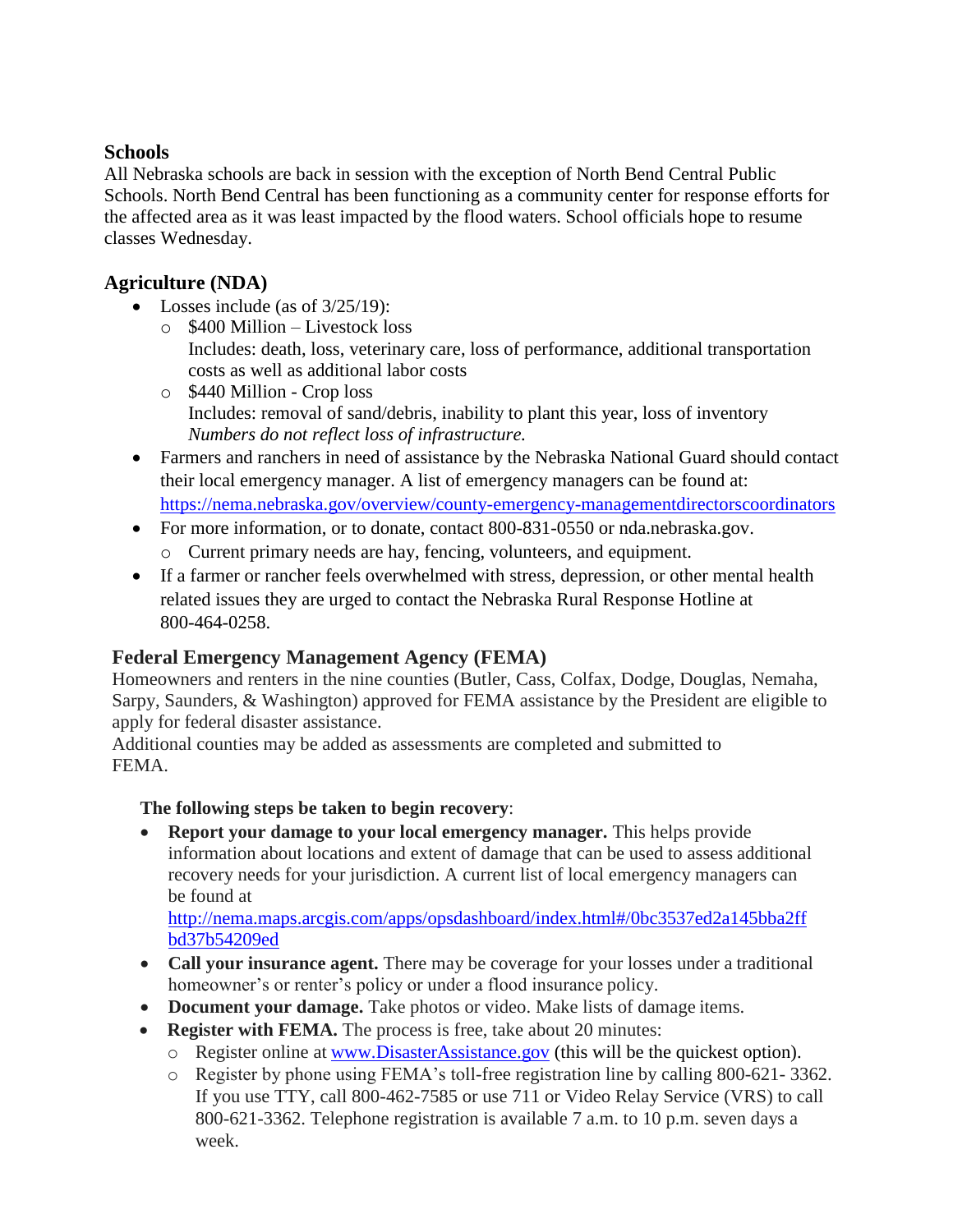- **Be ready to register.** When calling the FEMA number, be prepared to provide your current address, the address of the damaged property, contact information where FEMA can reach you, your social security number, the makeup of your household (occupants), insurance, and income information.
- **Register, even if you are insured.** Your insurance may not cover everything, and some damage may not show up until later. Do not wait until you have settled with your insurer to register with FEMA.

## **FEMA Teams Canvassing Disaster-Designated Counties to Help Survivors**

- Disaster Survivor Assistance Teams (DSAT) team members can be identified by their federal photo identifications and FEMA clothing. Nebraska residents are reminded to ask for official photo identification before providing personal information. FEMA employees do not solicit or accept money from disaster survivors. FEMA will call to schedule a meeting before arriving at a residence.
- Survivors who have already registered with FEMA can expect housing inspectors to inspect damage sustained by weather related events. When FEMA-contracted inspectors arrive at a home, they will display official photo identification. If the photo identification is not visible, it's OK to ask to see it. This helps prevent fraud.
- Many legitimate disaster assistance representatives also may visit your property such as insurance agents, damage inspectors, FEMA and U.S. Small Business Administration (SBA) staff. Please ask to see all identification.
- Again, federal workers do not solicit or accept money. FEMA staff never charge applicants for disaster assistance, inspections, or help with registration.

### **Some tips to safeguard against fraud:**

- **Ask to see ID badges.** All FEMA representatives wear a federal photo ID badge. A FEMA shirt or jacket is not absolute proof of identity. If you are unsure or uncomfortable with anyone you encounter, please contact local law enforcement.
- **Beware of people going door-to-door.** People knocking on doors at damaged homes or phoning homeowners claiming to be building contractors could be con artists, especially if they ask for personal information or solicit money. Be sure to verify ID badges of disaster assistance staff who may visit your home.
- **FEMA does not have "approved" contractors.** Beware of contractors who say they are affiliated with FEMA. Do not sign anything you do not understand, or sign any contracts with blank spaces.
- **If you have knowledge of fraud, waste, abuse or allegations of mismanagement involving disaster relief operations,** call the FEMA Disaster Fraud Hotline at 866-720-5721.
- **Always use licensed and bonded contractors and ask for credentials. Never pay for anything in advance of work being done.**

### **NEMA**

- The State Emergency Operations Center (SEOC) continues to address needs and direct resources across the State.
- The NEMA website [www.nema.nebraska.gov -](http://www.nema.nebraska.gov/) is a good resource for current conditions, photos and video, and information on what to do after returning home.